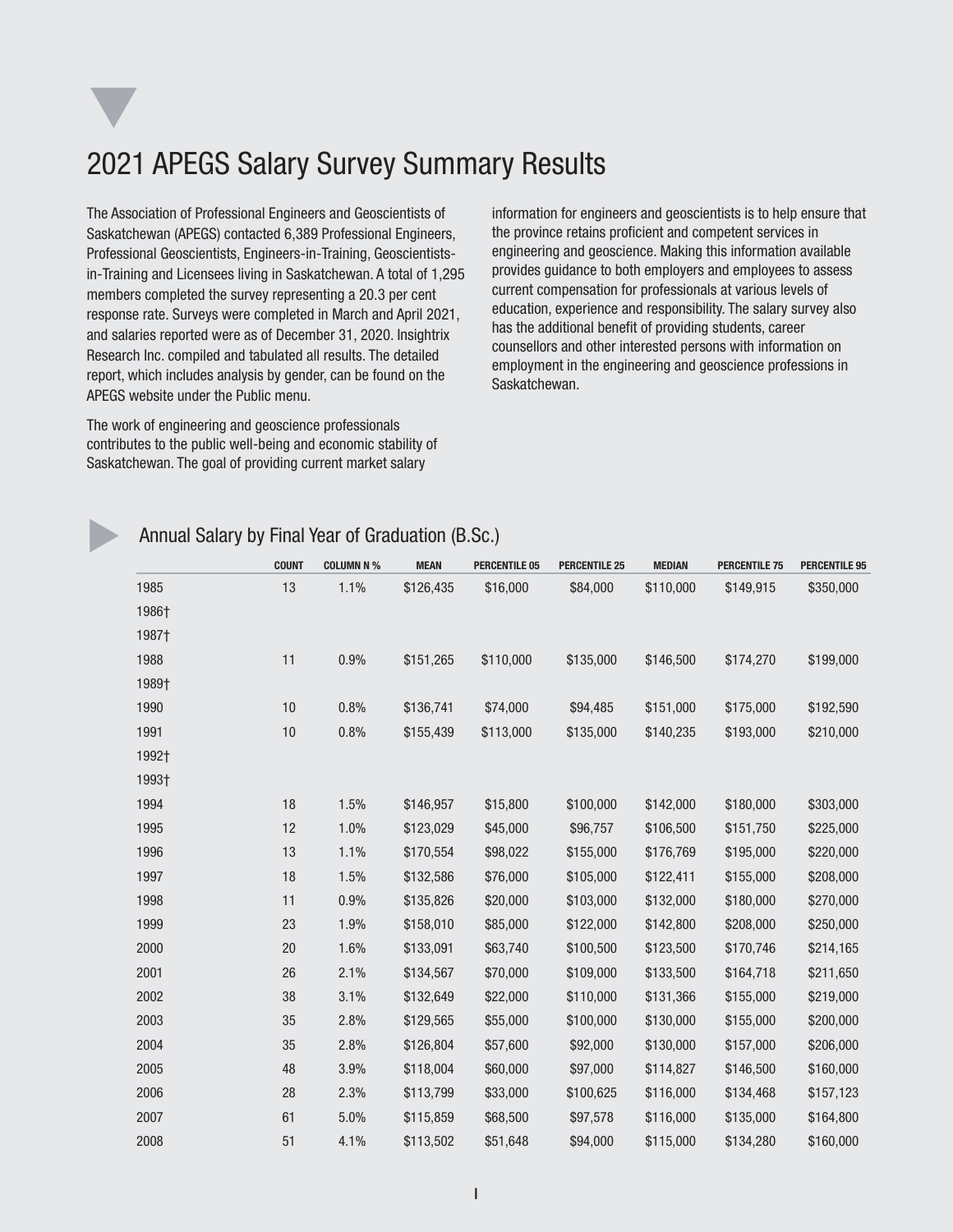|      | <b>COUNT</b> | <b>COLUMN N %</b> | <b>MEAN</b> | <b>PERCENTILE 05</b> | <b>PERCENTILE 25</b> | <b>MEDIAN</b> | <b>PERCENTILE 75</b> | <b>PERCENTILE 95</b> |
|------|--------------|-------------------|-------------|----------------------|----------------------|---------------|----------------------|----------------------|
| 2009 | 46           | 3.7%              | \$108,751   | \$72,000             | \$95,000             | \$109,313     | \$125,000            | \$150,000            |
| 2010 | 51           | 4.1%              | \$107,277   | \$62,000             | \$79,000             | \$103,189     | \$130,000            | \$175,000            |
| 2011 | 60           | 4.9%              | \$101,855   | \$65,100             | \$88,558             | \$100,000     | \$114,625            | \$145,000            |
| 2012 | 59           | 4.8%              | \$92,470    | \$51,801             | \$77,000             | \$92,000      | \$103,000            | \$140,000            |
| 2013 | 67           | 5.4%              | \$93,215    | \$54,365             | \$82,000             | \$94,490      | \$107,000            | \$130,000            |
| 2014 | 57           | 4.6%              | \$86,514    | \$58,000             | \$75,000             | \$85,000      | \$96,500             | \$124,000            |
| 2015 | 87           | 7.1%              | \$81,146    | \$60,000             | \$70,000             | \$80,000      | \$90,000             | \$109,000            |
| 2016 | 52           | 4.2%              | \$77.457    | \$58,000             | \$68,221             | \$75,000      | \$87,625             | \$100,000            |
| 2017 | 52           | 4.2%              | \$72,824    | \$48,000             | \$64,250             | \$71,722      | \$84,550             | \$100,000            |
| 2018 | 55           | 4.5%              | \$72,381    | \$55,000             | \$63,509             | \$70,000      | \$78,300             | \$96,000             |
| 2019 | 55           | 4.5%              | \$69,808    | \$55,000             | \$63,000             | \$68,000      | \$74,500             | \$92,000             |
| 2020 | 41           | 3.3%              | \$67,250    | \$57,000             | \$60,320             | \$66,365      | \$74,000             | \$80,600             |
|      |              |                   |             |                      |                      |               |                      |                      |

\*Not available due to reporting rules (insufficient data)

## **Annual Salary by Designation**

|                            | <b>COUNT</b> | <b>COLUMN N %</b> | <b>MEAN</b> | <b>PERCENTILE 05</b> | <b>PERCENTILE 25</b> | <b>MEDIAN</b> | <b>PERCENTILE 75</b> | <b>PERCENTILE 95</b> |
|----------------------------|--------------|-------------------|-------------|----------------------|----------------------|---------------|----------------------|----------------------|
| P.Eng.                     | 792          | 63.6%             | \$123,348   | \$74,000             | \$95,000             | \$114,000     | \$143,000            | 792                  |
| P.Geo.                     | 45           | 3.6%              | \$122,198   | \$78,000             | \$95,000             | \$117,620     | \$143,000            | 45                   |
| P.Eng. and P.Geo           | 8            | 0.6%              | \$119,655   | \$84,240             | \$105,500            | \$115,000     | \$138,250            | 8                    |
| <b>Engineering License</b> | 10           | 0.8%              | \$117,331   | \$78,267             | \$97,043             | \$123,500     | \$138,000            | 10                   |
| Engineer-in-Training       | 364          | 29.2%             | \$74,064    | \$52,000             | \$64,292             | \$70,050      | \$81,975             | 364                  |
| Geoscientist-in-Training   | 26           | 2.1%              | \$84,227    | \$48,000             | \$74,000             | \$84,000      | \$96,000             | 26                   |
| Geo Licenseet              |              |                   |             |                      |                      |               |                      |                      |

\*Not available due to reporting rules (insufficient data)

## Annual Salary by Discipline

|                                    | <b>COUNT</b> | <b>COLUMN N %</b> | <b>MEAN</b> | <b>PERCENTILE 05</b> | <b>PERCENTILE 25</b> | <b>MEDIAN</b> | <b>PERCENTILE 75</b> | <b>PERCENTILE 95</b> |
|------------------------------------|--------------|-------------------|-------------|----------------------|----------------------|---------------|----------------------|----------------------|
| Agriculture/Forestry               | 32           | 2.6%              | \$85,709    | \$52,000             | \$66,250             | \$73,000      | \$99,125             | \$150,000            |
| Biological/Biomedical <sup>+</sup> |              |                   |             |                      |                      |               |                      |                      |
| Chem./Cer./Metallurgical           | 56           | 4.5%              | \$112,299   | \$60,000             | \$75.150             | \$95,000      | \$137,000            | \$220,000            |
| Civil                              | 248          | 19.9%             | \$105,830   | \$60,000             | \$75,000             | \$94,800      | \$130,000            | \$185,000            |
| Electrica/Eng. Physics             | 166          | 13.3%             | \$119.928   | \$65,000             | \$91,000             | \$111.970     | \$141.900            | \$193,000            |
| Environmental                      | 97           | 7.8%              | \$93,646    | \$57,000             | \$70,255             | \$89,884      | \$105,000            | \$160,000            |
| Geo., Mining, Petro. Eng.          | 108          | 8.7%              | \$122,810   | \$67,000             | \$90,000             | \$115,000     | \$143,882            | \$202,000            |
| Mechanical/Industrial              | 331          | 26.6%             | \$108.936   | \$58,781             | \$75,000             | \$102,000     | \$132,000            | \$190,260            |
| Software Engineering               | 35           | 2.8%              | \$98,930    | \$57,100             | \$80,600             | \$97.578      | \$110,500            | \$170,000            |
| <b>Other</b>                       | 115          | 9.2%              | \$96,240    | \$50,000             | \$70,000             | \$88,000      | \$112,200            | \$176,500            |

\*Not available due to reporting rules (insufficient data)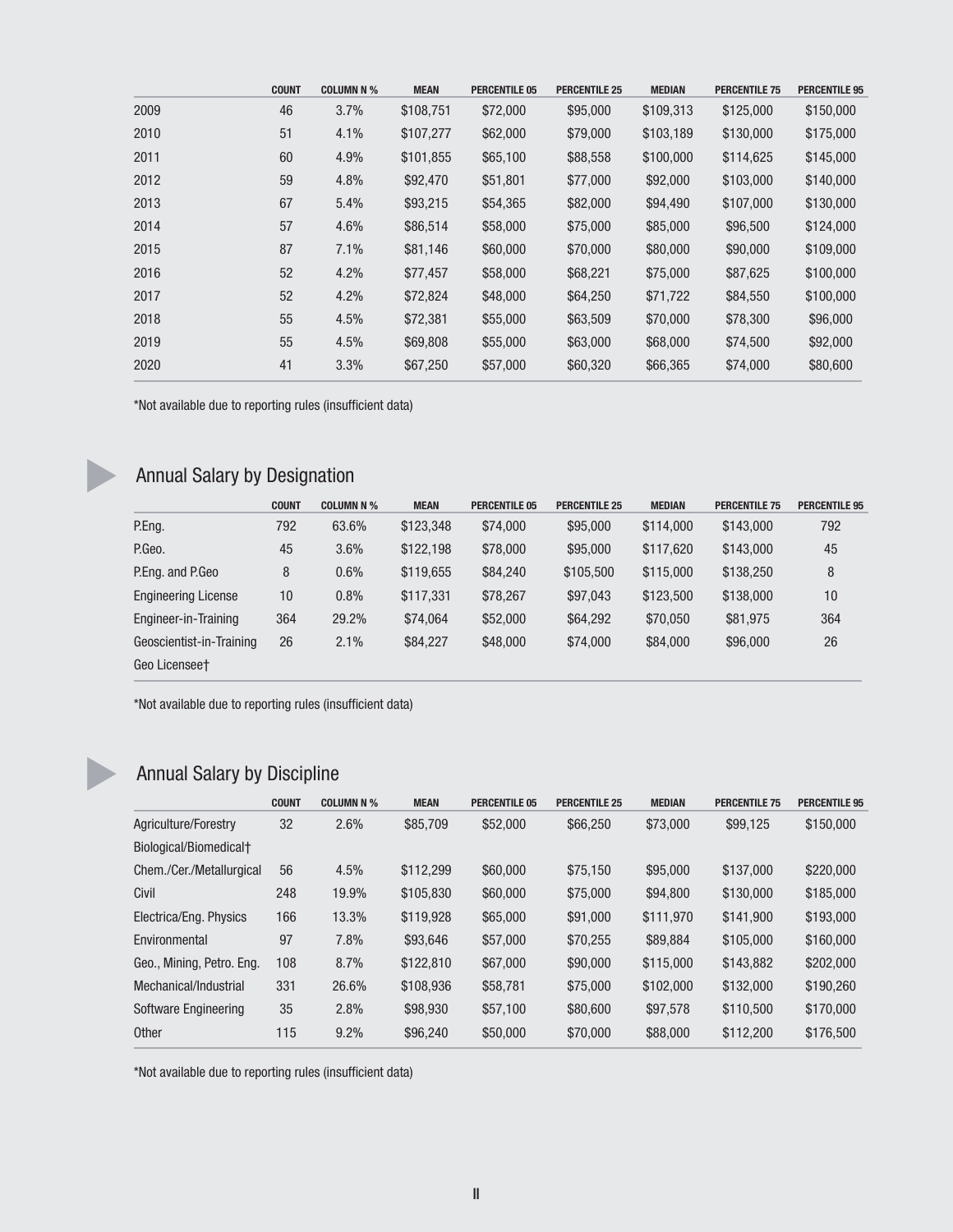## Annual Salary by Function

|                                   | <b>COUNT</b> | <b>COLUMN N %</b> | <b>MEAN</b> | <b>PERCENTILE 05</b> | <b>PERCENTILE 25</b> | <b>MEDIAN</b> | <b>PERCENTILE 75</b> | <b>PERCENTILE 95</b> |
|-----------------------------------|--------------|-------------------|-------------|----------------------|----------------------|---------------|----------------------|----------------------|
| Corporate Mgmt.                   | 148          | 8.8%              | \$158,954   | \$88,000             | \$127,958            | \$150,000     | \$180,000            | \$247,500            |
| Project/Ops. Mgmt.                | 608          | 36.2%             | \$112,844   | \$66,000             | \$86,425             | \$105,000     | \$135,000            | \$185,200            |
| Project Admin.                    | 33           | 2.0%              | \$87,558    | \$54,000             | \$66,000             | \$80,000      | \$110,400            | \$134,000            |
| Design                            | 386          | 23.0%             | \$89,803    | \$56,000             | \$66,839             | \$85,000      | \$104,000            | \$144,500            |
| Research/Planning                 | 99           | 5.9%              | \$102,604   | \$48,000             | \$70,000             | \$97,000      | \$123,600            | \$190,000            |
| <b>Inspection/Quality Control</b> | 41           | 2.4%              | \$92,610    | \$52,000             | \$62,000             | \$73,250      | \$100,000            | \$142,060            |
| Operating/Maintenance             | 153          | 9.1%              | \$108,821   | \$64,400             | \$85,000             | \$103,000     | \$128,679            | \$178,000            |
| <b>Teaching</b>                   | 30           | 1.8%              | \$124,560   | \$80,616             | \$93,363             | \$101,000     | \$168,000            | \$191,000            |
| <b>Marketing/Sales</b>            | 30           | 1.8%              | \$83,990    | \$40,000             | \$65,100             | \$85,620      | \$98,480             | \$134,600            |
| Approvals/Enforcement             | 55           | 3.3%              | \$89,698    | \$56,550             | \$77,000             | \$88,800      | \$100,000            | \$120,000            |
| Exploration                       | 37           | 2.2%              | \$105,770   | \$48,000             | \$81,373             | \$102,000     | \$115,748            | \$240,000            |
| <b>Other</b>                      | 60           | 3.6%              | \$81,094    | \$10,850             | \$60,625             | \$71,750      | \$106,250            | \$149,405            |

## Annual Salary by Industry

|                             | <b>COUNT</b> | <b>COLUMN N %</b> | <b>MEAN</b> | <b>PERCENTILE 05</b> | <b>PERCENTILE 25</b> | <b>MEDIAN</b> | <b>PERCENTILE 75</b> | <b>PERCENTILE 95</b> |
|-----------------------------|--------------|-------------------|-------------|----------------------|----------------------|---------------|----------------------|----------------------|
| <b>Consulting Service</b>   | 253          | 20.3%             | \$102,259   | \$58,000             | \$72,900             | \$94,000      | \$125,000            | \$180,000            |
| Resource Ind. Oil & Gas     | 70           | 5.6%              | \$113,900   | \$60,000             | \$85,000             | \$107,000     | \$135,200            | \$185,400            |
| Resource Industry           | 192          | 15.4%             | \$124,411   | \$70,000             | \$96,000             | \$119,450     | \$147,857            | \$197,000            |
| Procurement/Construc.       | 112          | $9.0\%$           | \$99,818    | \$60,000             | \$72,000             | \$89,500      | \$116,004            | \$180,000            |
| Mfg. Durables               | 150          | 12.0%             | \$90,543    | \$55,000             | \$66,000             | \$78,000      | \$100,000            | \$150,000            |
| Mfg. Non-Durables           | 58           | 4.7%              | \$126,059   | \$72,000             | \$92,000             | \$109,635     | \$151,000            | \$220,000            |
| <b>Service For Profit</b>   | 27           | 2.2%              | \$90,817    | \$42,000             | \$70,000             | \$92,000      | \$103,000            | \$159,564            |
| Service Not For Profit      | 114          | 9.2%              | \$97,518    | \$63,000             | \$78,267             | \$94,001      | \$114,500            | \$140,688            |
| Utilities                   | 167          | 13.4%             | \$122,992   | \$70,000             | \$86,840             | \$115,729     | \$143,000            | \$208,000            |
| <b>Educational Services</b> | 38           | 3.1%              | \$127,808   | \$49,950             | \$96,000             | \$107,724     | \$180,000            | \$199,690            |
| Agriculture/Forestry        | 23           | 1.8%              | \$89,601    | \$52,000             | \$65,000             | \$73,000      | \$107,000            | \$193,000            |
| <b>Other</b>                | 41           | 3.3%              | \$88,787    | \$50,000             | \$70,000             | \$90,000      | \$105,000            | \$144,000            |

## Annual Salary by Degree

|                       | COUNT | <b>COLUMN N %</b> | <b>MEAN</b> | <b>PERCENTILE 05</b> | <b>PERCENTILE 25</b> | <b>MEDIAN</b> | <b>PERCENTILE 75</b> | <b>PERCENTILE 95</b> |
|-----------------------|-------|-------------------|-------------|----------------------|----------------------|---------------|----------------------|----------------------|
| <b>Public Sector</b>  | 395   | 100.0%            | \$109.040   | \$66,000             | \$80.511             | \$100,000     | \$128,000            | \$185,000            |
| <b>Private Sector</b> | 840   | $100.0\%$         | \$107.712   | \$58,000             | \$75,000             | \$97,730      | \$131.150            | \$190.391            |

## Total Salary (full-time positions)

|                    | COUNT | <b>COLUMN N %</b> | <b>MEAN</b> | <b>PERCENTILE 05</b> | <b>PERCENTILE 25</b> | <b>MEDIAN</b> | <b>PERCENTILE 75</b> | <b>PERCENTILE 95</b> |
|--------------------|-------|-------------------|-------------|----------------------|----------------------|---------------|----------------------|----------------------|
| <b>Base Salary</b> | .245  | 96.3%             | \$108,008   | \$60,000             | \$77,000             | \$98,022      | \$130,000            | \$187,000            |
| Salary incl. bonus |       |                   | \$131.743   | \$62,500             | \$82,000             | \$111.692     | \$159,200            | \$270,000            |